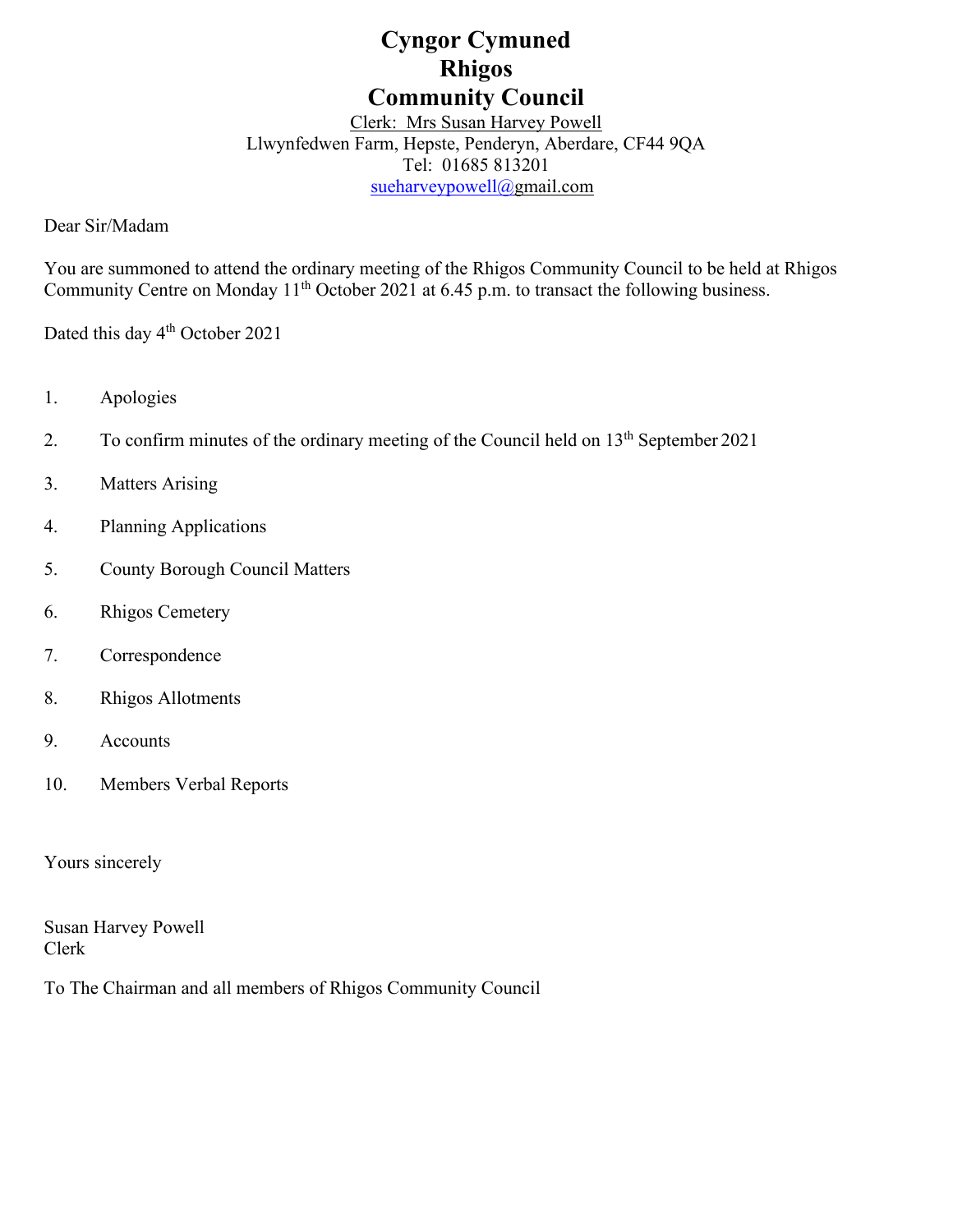## **Rhigos Community Council**

Minutes of the ordinary meeting of Rhigos Community Council held at Rhigos Community Centre on Monday 13<sup>th</sup> September 2021 at 6.45 p.m.

Present: Cllrs. P Oliver, H Wagner, M Evans, M Smith, C Hopes, G Thomas

Apologies: Cllr. S Maull, O Morgan

**2021/70 Minutes**

It was resolved to confirm Minutes of the Ordinary Meeting of the Council held on 13th September 2021

### **2021/71 Declaration of Interest**

None recorded

## **2021/72 Matters Arising**

- a. Bike Track Cwm Hwnt Cllr. Thomas has emailed traffic management regarding condition in the planning consent but has not had a reply.
- b. Land at Hirwaun Roundabout an email will b sent to our solicitor
- c. Old Parish Road The fence has been patched up in places, Celtic Energy are afraid that if they renew it all it will only be cut again. The planning application has not been presented yet.
- d. Dangerous trees on Rhigos Road another email has been sent
- e. Enviroparks Planning Application nothing to report
- f. Keep Wales Tidy Planting A litter pick is being held with Zipworld on Friday
- g. A465 dualling meeting Cllr. Evans presented the minutes and they will be posted on Rhigos chat.

## **2021/73 Planning**

It was resolved to note:

a. Change of use from travellers site to caravan storage – Stable View, Halt Road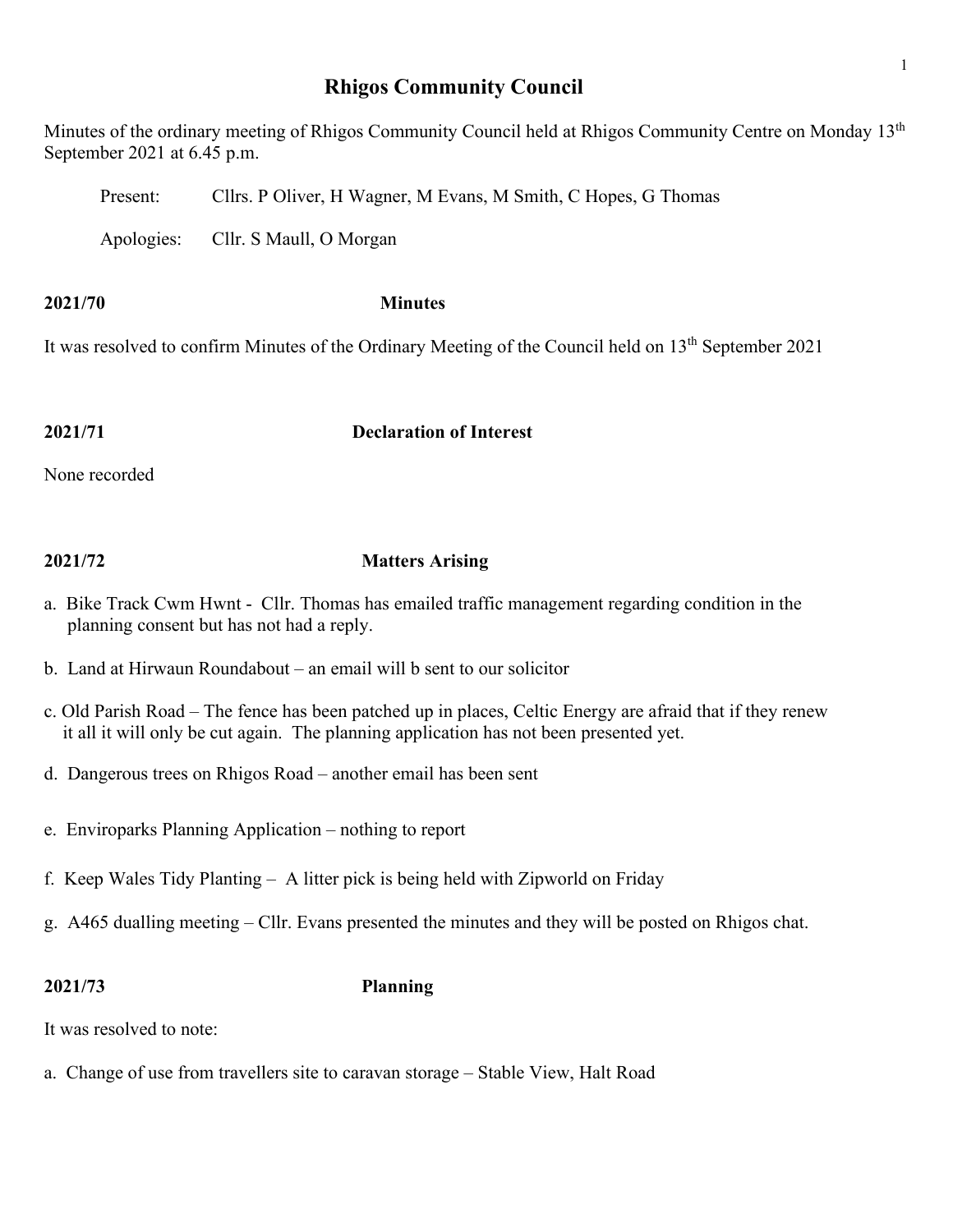#### **2021/74 County Borough Council Matters**

It was resolved that the following complaints be passed on to Councillor G Thomas for his attention.

a. A litter pick is needed on the Glynneath bank. Rubbish has been thrown in the layby and over the fence.

b. The pavement outside the school needs sweeping.

c. Residents have complained about the new green waste bags.

d. The vegetation opposite the school needs cutting back.

e. Is planning needed for planting flowers under road signs etc.

f. The bridle path in Heol y Graig has still not been repaired

g. There have been 2 burst pipes in the area recently, Dwr Cymru must be contacted.

h. There is a trivallis house in Heol y De with rats in the garden.

i. The grass verge approaching the top Hirwaun roundabout needs cutting.

### **2021/75 Rhigos Community Centre**

It was agreed to re-open the community centre this week. Every group that uses the centre will have to complete a risk assessment. Mrs Powell will inform the caretaker that the centre is re-opening and list all Covid cleaning duties.

#### **2021/76 Rhigos Cemetery**

A site visit is needed to agree where the memorial benches can be placed.

The cemetery paths are being tarred this weekend therefore it will be closed. It will be advertised on Rhigos chat and a notice put on the gate.

### **2021/77 Correspondence**

It was resolved to receive the following correspondence

- a. Community Woodlands Grant
- b. RCTCBC Actice Travel